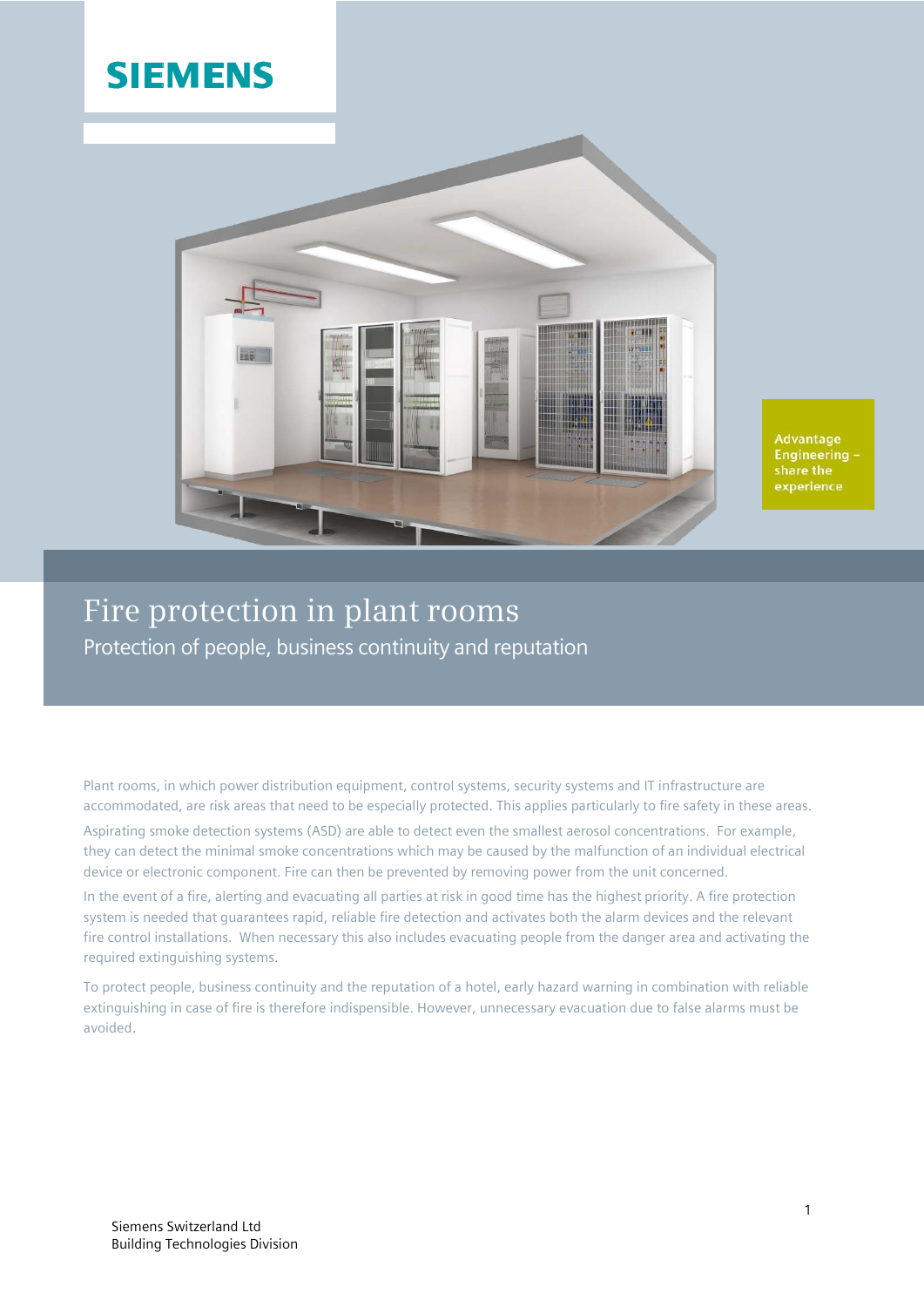# <span id="page-1-0"></span>Content

| Sinorix Compact - easy, unique, all-in-one fire protection with genuine alarm guarantee 9 |  |
|-------------------------------------------------------------------------------------------|--|
|                                                                                           |  |
|                                                                                           |  |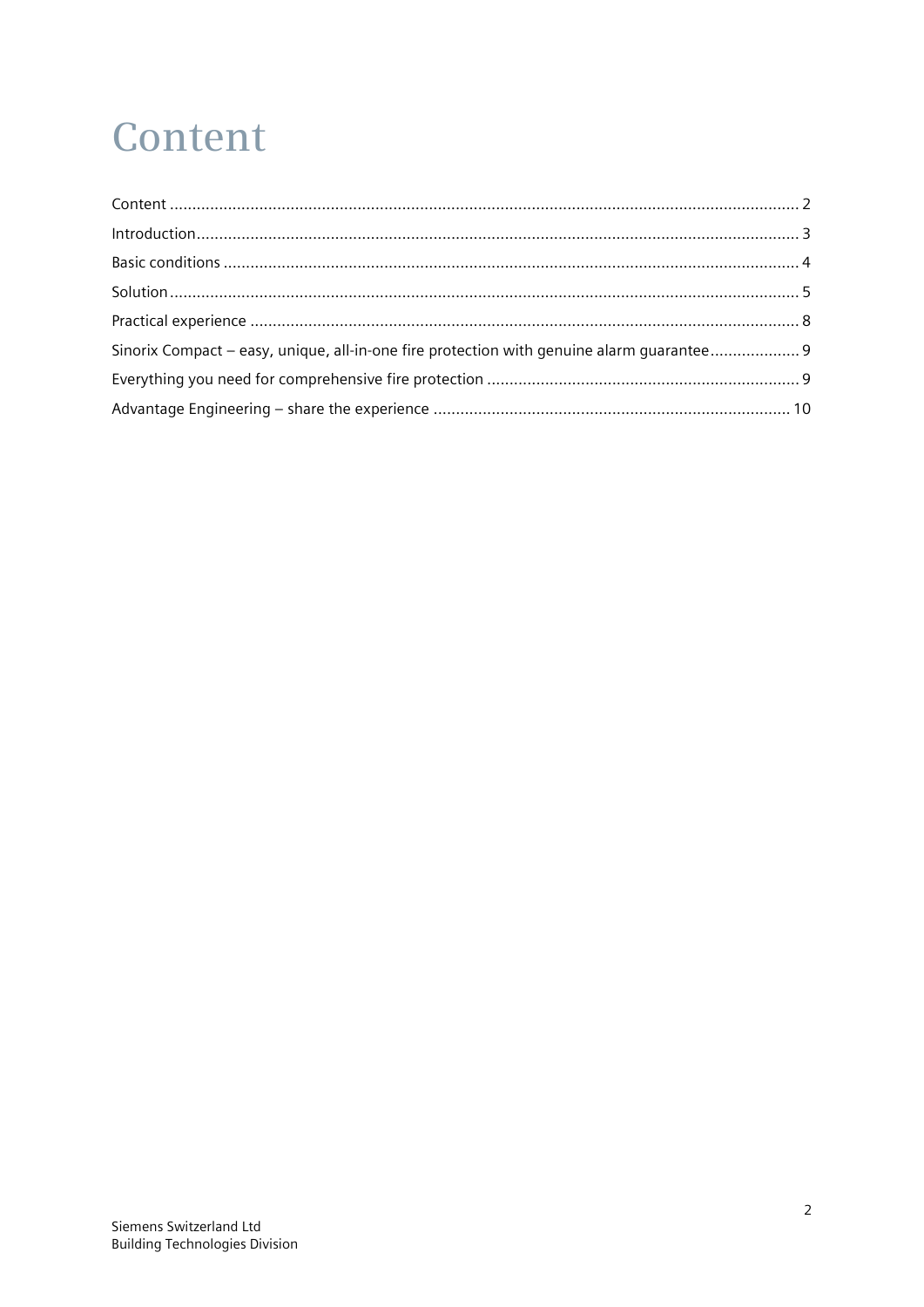# <span id="page-2-0"></span>**Introduction**

Every hotel has a number of plant rooms which contain technical installations required to keep the hotel functioning properly. This includes the following disciplines:

- Electrical engineering (power supply, control systems, security systems, communication technology, IT).
- Sanitary technology (water treatment, waste water disposal, gas facilities, sprinkler systems).
- Heating technology (heat generation, heat storage, heat distribution).
- Ventilation and air conditioning (ventilation systems, air conditioning, refrigerating plants).

The technical infrastructure is the heart of every hotel. This applies particularly to electrical engineering because most areas depend on electrical power, control systems, security technology, communication technology and a functioning IT system. Unrestricted availability of these systems is a basic requirement for the efficient operation of a hotel.

### **Highlights\***

- **Plant rooms are considered the** heart of every hotel because business continuity depends on them
- $\blacksquare$  They have a high fire risk
- **Hardware and cabling pose a** continuous threat of potential ignition
- One out of every 12 hotels reports a structural fire per year

Plant rooms in which the electrical engineering and IT infrastructure of the hotel are housed, must comply with a higher security standard. They are designed in such a way that:

- Only authorized personnel can access the room, which prevents willful damage.
- The room is a separate fire zone and therefore there is no direct risk of fire from a neighboring area.
- The room is air-conditioned in accordance with system requirements.
- The central systems are connected to an emergency power supply.

<sup>\*</sup> NFPA, U.S. Hotel and Motels Structure Fires; U.S. Fire Administration's (USFA's), Hotel and Motel Fires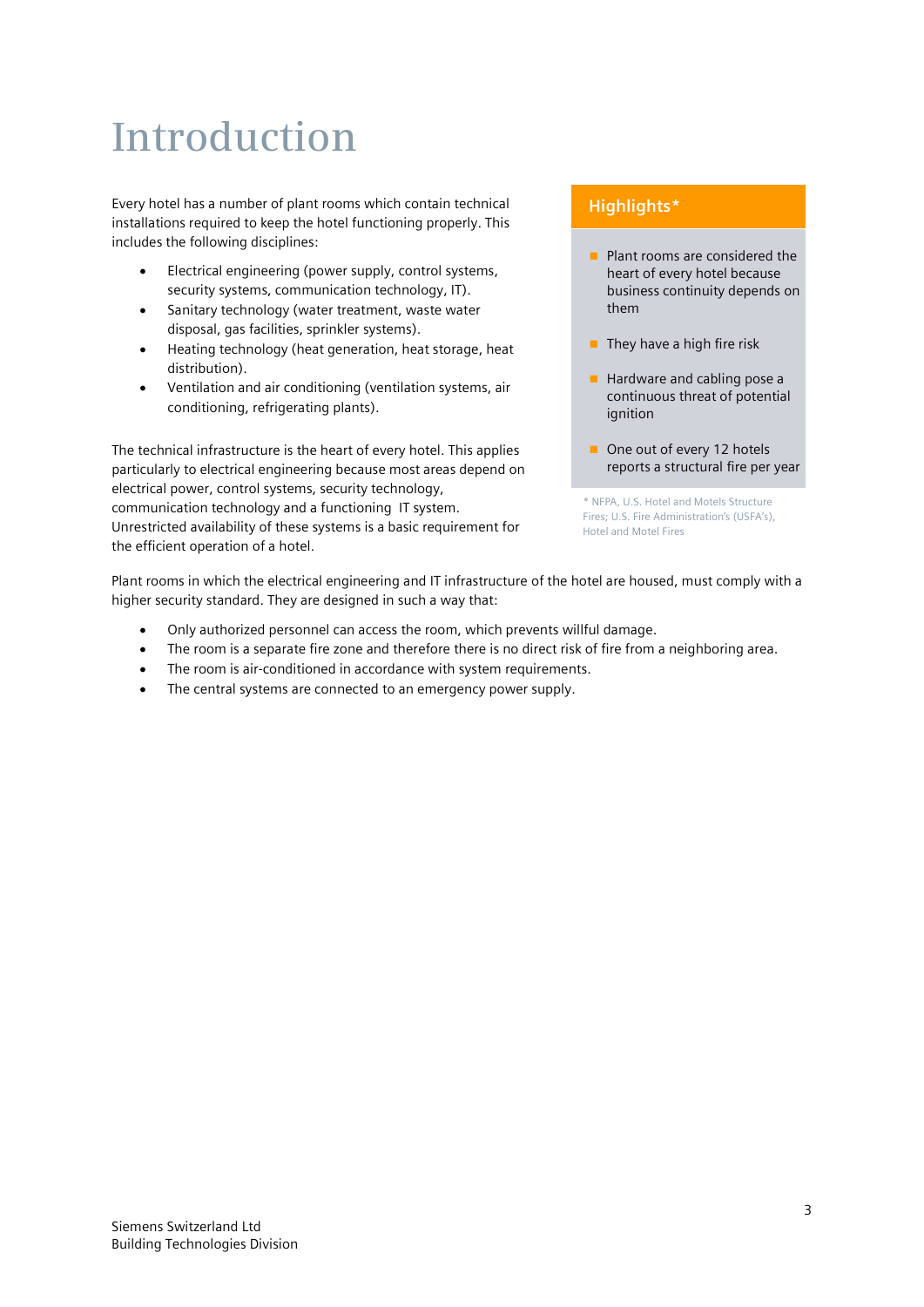### <span id="page-3-0"></span>**Basic conditions**

| Objective                                  | Detecting an unusual aerosol concentration and informing a technician so that<br>the situation can be assessed and the appropriate measures taken (e.g. turning<br>off the relavant device).<br>In the event of a significant aerosol development indicating an incipient fire,<br>$\bullet$<br>damage must be minimized by shutting down the systems and extinguishing<br>the fire with an automated extinguishing system.<br>If there is a fire in the plant room, the spreading of the fire to other hotel areas<br>$\bullet$<br>must be prevented.<br>Timely alarming and evacuating of all people at risk.<br>$\bullet$ |
|--------------------------------------------|------------------------------------------------------------------------------------------------------------------------------------------------------------------------------------------------------------------------------------------------------------------------------------------------------------------------------------------------------------------------------------------------------------------------------------------------------------------------------------------------------------------------------------------------------------------------------------------------------------------------------|
| <b>Typical fire</b><br>hazards             | An overload or short circuit of an electrical component.<br>$\bullet$<br>Failure of the cooling system leading to excessive overheating of electronic<br>$\bullet$<br>components (e.g. microcontroller).                                                                                                                                                                                                                                                                                                                                                                                                                     |
| <b>Typical</b><br>development<br>of a fire | In a plant room which exclusively contains electrical and electronic components and<br>devices, there is a very typical development of a fire.                                                                                                                                                                                                                                                                                                                                                                                                                                                                               |
|                                            | If electrical or electronic components overheat, small aerosol quantities are<br>$\bullet$<br>generated. If the power supply is disconnected at this stage, no fire will develop<br>and damage can be kept to a minimum.<br>If the power supply is not disconnected, a smoldering fire will develop and<br>$\bullet$<br>progressively generate increasing quantities of visible smoke. If such a fire is<br>detected at an early stage, it can be extinguished easily and damage can be<br>restricted to one device or one area.                                                                                             |
|                                            | If no appropriate measures are taken, the smoldering fire will develop into an<br>$\bullet$<br>open fire which may cause significant damage.                                                                                                                                                                                                                                                                                                                                                                                                                                                                                 |
| Critical points                            | An increased aerosol concentration must be detected before a smoldering fire<br>$\bullet$<br>starts.<br>During a smoldering fire, only a small amount of heat is generated, meaning the<br>$\bullet$<br>aerosols do not spread throughout the whole room.<br>If the systems are cooled with forced ventilation, the aerosol concentration is<br>$\bullet$<br>diluted significantly by the high airflows.<br>The extinguishing process must not cause additional damage (e.g. water<br>$\bullet$<br>damage, destruction of electronic equipment).<br>The fire must be restricted to the plant room.                           |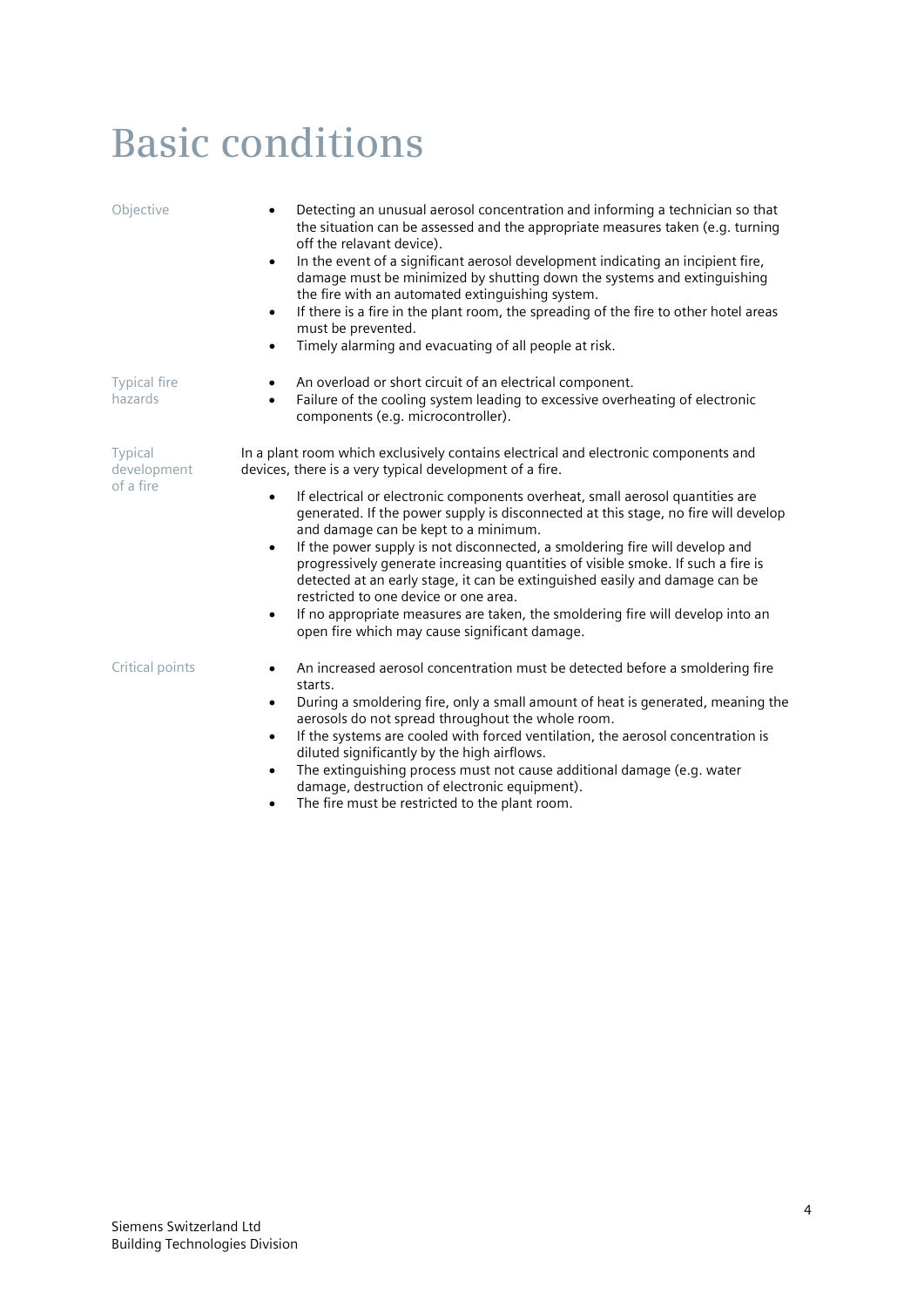# <span id="page-4-0"></span>**Solution**

Such an area can be seen as the *"*heart of the hotel*"*. It is therefore important that the functions fire detection, warning, alarming, control and extinguishing are co-ordinated. This is the only way in which damage to the *"*heart*"* can be kept to an absolute minimum.

As extremely low aerosol concentrations need to be detected in such an area, and as there are no deceptive phenomena, an ASD with very high sensitivity is used for detection. Modern ASDs are used which are able to generate different warnings and alarms. These are used for control functions, alarming and the activation of an extinguishing system.

If the local standard requires a two-detector dependency for the activation of the extinguishing system, in addition to the ASD, an alarm signal from at least one other sensitive smoke detector is required.

Dry extinguishing systems (i.e. systems with inert gases or chemcial/clean agents) are ideal for the protection of delicate electrical and electronic equipment. However, it has been shown that under certain circumstances, the high noise levels that can occur when automated dry extinguishing systems are released may lead to malfunctions in hard disk drives (HDDs). Even though this is a very rare side-effect, Siemens recommends the use of a specially designed nozzle. The use of this nozzle ensures that the noise levels during a discharge remain well below the level that could pose a risk to HDDs.

In addition to the automatic fire detectors, a manual call point is installed so that a fire alarm can also be triggered manually.

An ASD can cover an area of several hundred square meters. In this way, large plant rooms can be monitored with a single system. If additional point type detectors are required, their number and position will depend on the size of the room and the ventilation conditions.

The system design of the automated extinguishing system depends strongly on the size of the room and the structural conditions. Smaller plant rooms are often equipped with a decentralized extinguishing system for one area.

The plant room in a hotel, in which electrical engineering and IT infrastructure are accommodated, is usually not very large. The following describes a solution which is suitable for the protection of small enclosures with a volume of up to 120 m<sup>3</sup>.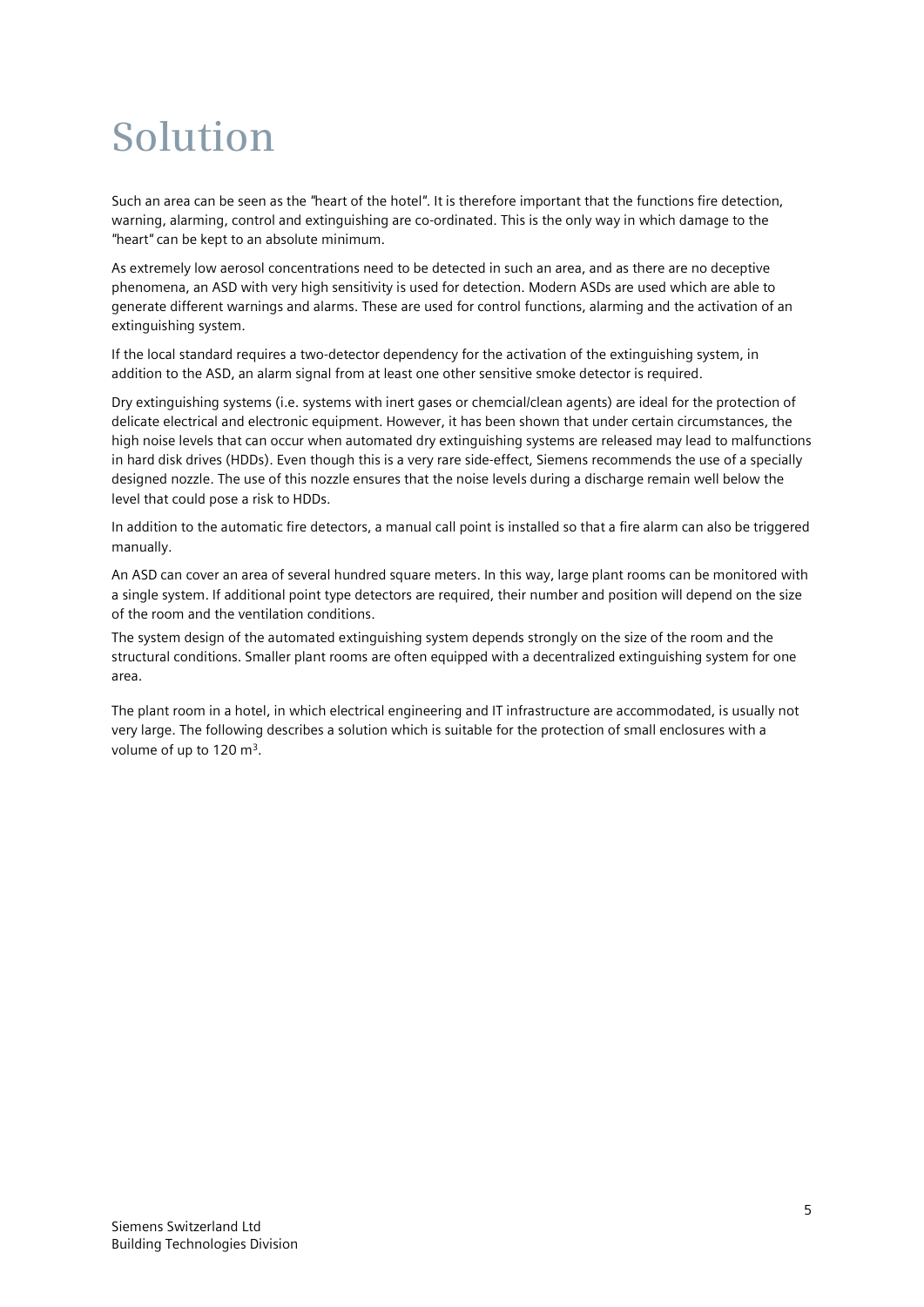| <b>Details</b>                                                                                                                                                                                                                                                                                          | <b>Comments/Notes</b>                                                                                                                                                                                                                                                                                                                                                                                                                                                                                                                                                                                                                                                                                                                                                                                            |  |
|---------------------------------------------------------------------------------------------------------------------------------------------------------------------------------------------------------------------------------------------------------------------------------------------------------|------------------------------------------------------------------------------------------------------------------------------------------------------------------------------------------------------------------------------------------------------------------------------------------------------------------------------------------------------------------------------------------------------------------------------------------------------------------------------------------------------------------------------------------------------------------------------------------------------------------------------------------------------------------------------------------------------------------------------------------------------------------------------------------------------------------|--|
| <b>Fire safety</b><br>system:<br>Sinorix Compact                                                                                                                                                                                                                                                        | Pre-engineered fire protection system in one compact cabinet: an aspirating smoke<br>detector, a Sinorix Silent Nozzle, an alarm device and a flashing signal lamp as well as a<br>Novec 1230 extinguishing agent cylinder. All devices are prewired to an XC10 fire detection<br>and extinguishing control panel. An additional nozzle can be easily connected to protect the<br>false floor.<br>Can be directly installed in the enclosure to be protected<br>$\bullet$<br>Pre-wired cabinet - the cabinet only needs to be connected to an AC power supply<br>$\bullet$<br>At least one manual release button needs to be installed<br>$\bullet$<br>ASD suction pipe network to be calculated and installed<br>$\bullet$<br>No hydraulic calculation required for the extinguishing pipe network<br>$\bullet$ |  |
| Manual call<br>point:                                                                                                                                                                                                                                                                                   | Manual call point<br>Single or double action (depending on local regulations)<br>$\bullet$                                                                                                                                                                                                                                                                                                                                                                                                                                                                                                                                                                                                                                                                                                                       |  |
| <b>Manually</b><br>activated<br>(electrical)<br>actuator:                                                                                                                                                                                                                                               | To immediately trigger the gas extinguishing system                                                                                                                                                                                                                                                                                                                                                                                                                                                                                                                                                                                                                                                                                                                                                              |  |
| Overpressure<br>flap:                                                                                                                                                                                                                                                                                   | In order to prevent structural damage to the room, all gaseous extinguishing systems need<br>pressure relief openings. The size must be calculated using the appropriate tools.                                                                                                                                                                                                                                                                                                                                                                                                                                                                                                                                                                                                                                  |  |
| Positioning: (see<br>Figure. 1)                                                                                                                                                                                                                                                                         | Sinorix Compact<br>Suitable in an area with no larger structures or installations, so that the<br>extinguishing gas can be distributed unhindered.<br>ASD suction pipe<br>In the airflow of the ventilation duct.<br>Manual call point<br>In the plant room next to the door.<br>$\bullet$<br>At a height of 1.4 m $\pm$ 0.2 m<br>$\bullet$<br>Manually activated (electrical) actuator for extinguishing system<br>In the plant room next to the door.<br>At a height of 1.4 m $\pm$ 0.2 m<br>$\bullet$<br>Overpressure flap<br>In the wall shared with a large room                                                                                                                                                                                                                                            |  |
| Room without active ventilation<br>If the plant room is not equipped with active ventilation, the ASD suction pipe should be installed<br>beneath the ceiling. Very critical equipment, such as a large server, can be monitored more effectively<br>with appropriate pipe routing (object monitoring). |                                                                                                                                                                                                                                                                                                                                                                                                                                                                                                                                                                                                                                                                                                                                                                                                                  |  |

**Expansion**

• If two-detector dependency is mandatory to activate the extinguishing system, an optical smoke detector is attached directly to the extinguishing control panel integrated into the system.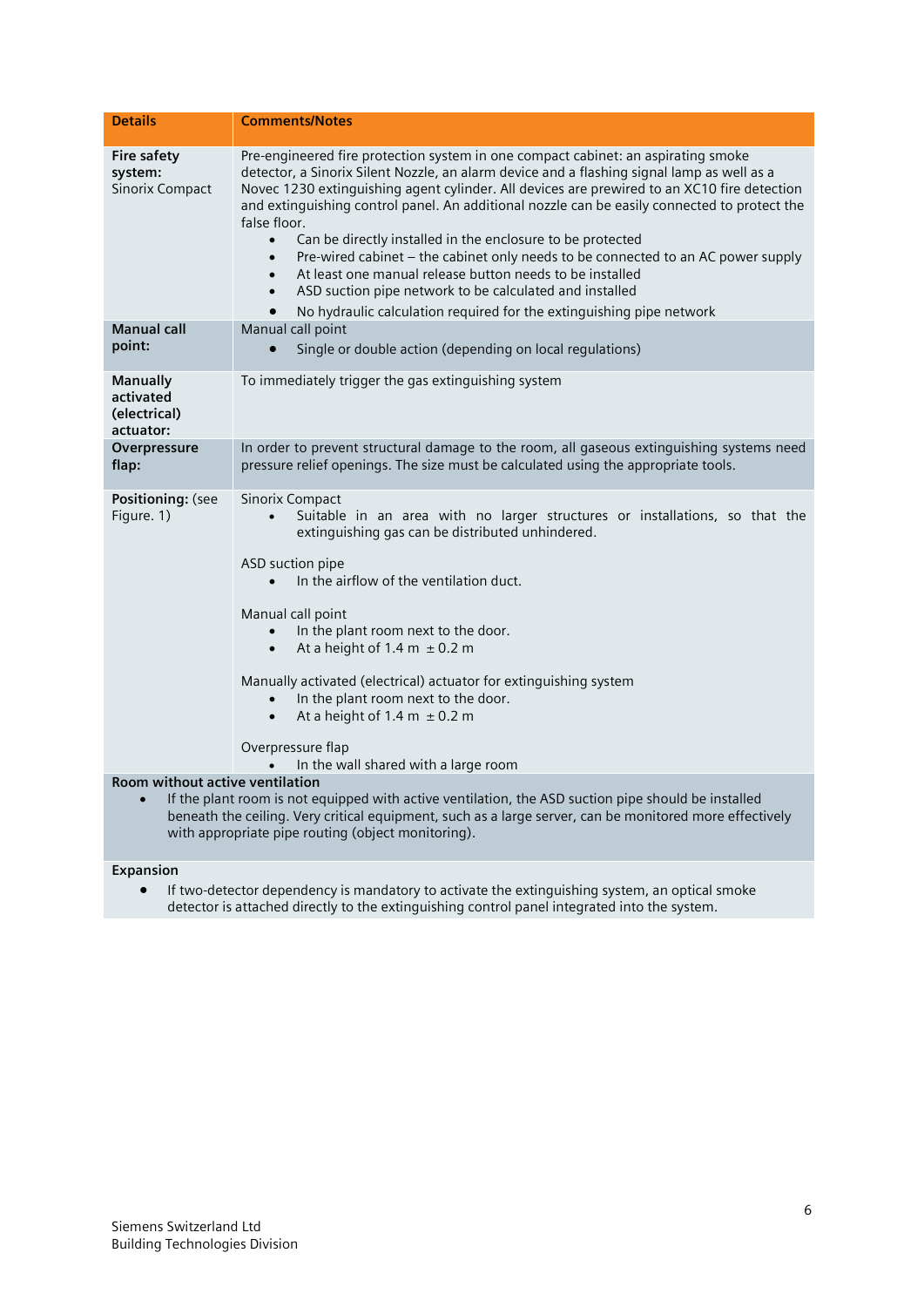

#### **Figure 1 Positioning**

- Sinorix Compact
- Electrical manual actuator for extinguishing system (yellow)
- Manual call point (red)
- Overpressure flap
- Ventilation duct
- ASD suction pipe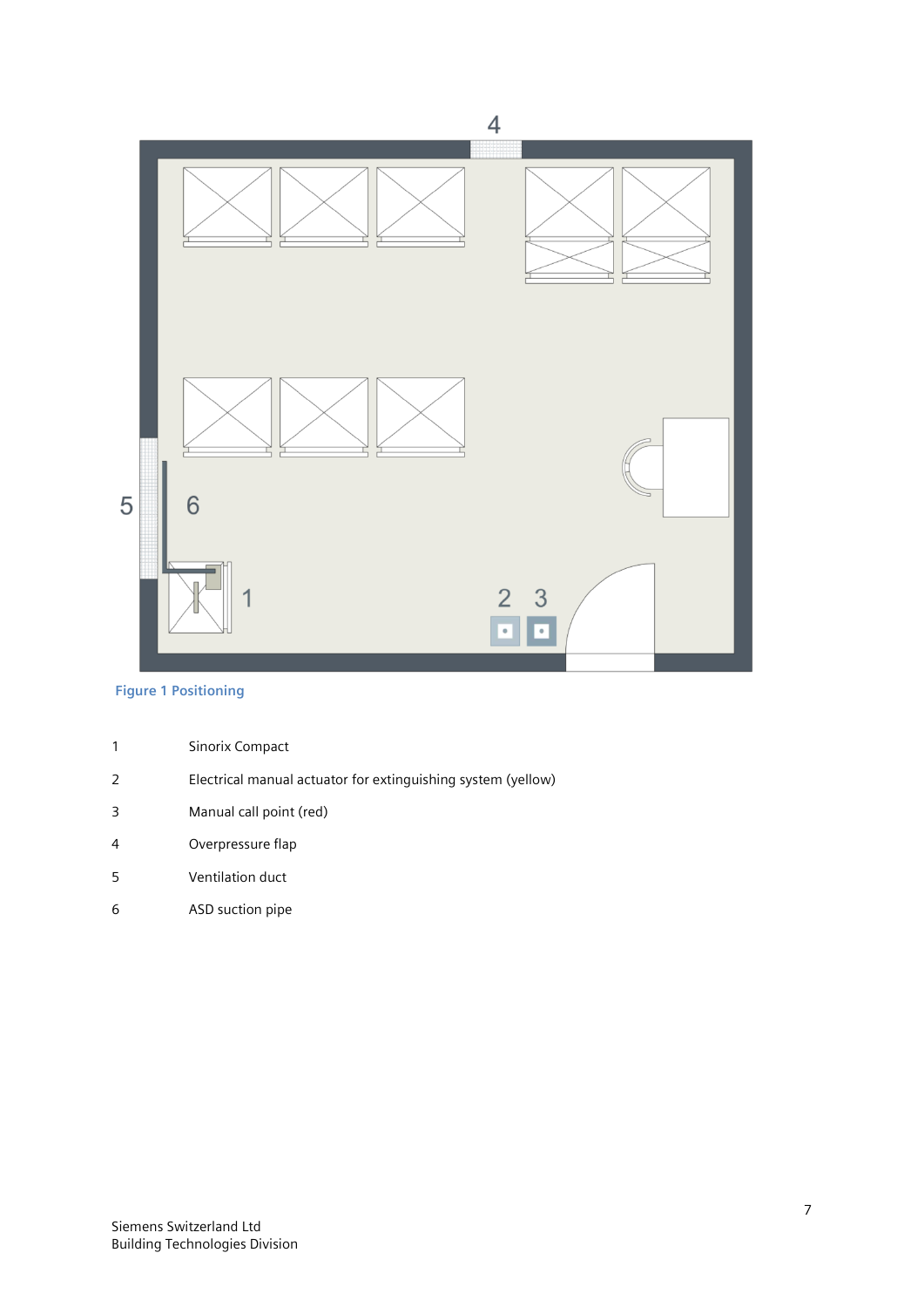### <span id="page-7-0"></span>**Practical experience**

Fire safety system For hotels, a reliable fire protection system is essential, especially in such plant rooms. In the past, fire protection systems (fire detection, alarming, control and extinguishing) were made up from different components. These components had to be connected and coordinated in an elaborate and costly manner. This was the only way in which the entire system could be guaranteed to function correctly. Sinorix Compact now combines extremely early and reliable detection and alarming with quiet and safe extinguishing of electrical fires. The solution described here is limited to the protection of plant rooms with a volume of up to 120 m<sup>3</sup>. Systems in larger rooms must still be assembled from individual components of fire detection, alarming and extinguishing. Extinguishing system It has been shown that malfunctions can occur in hard disk drives when automated dry extinguishing systems are released. These malfunctions range from automatic shutdowns to more severe effects, resulting in a loss of data. Studies by Siemens and independent organizations concluded that it was primarily the high noise level generated by conventional extinguishing systems during the discharge process that created the hard disk drive malfunctions. Various factors can help reduce the noise level during a discharge, such as improving the room acoustics or extending the discharge time. Research conducted by Siemens identified the nozzle design as one of the main contributing factors in reducing the noise. That is why the Sinorix Silent Nozzle was introduced – which is also part of Sinorix Compact. Its unique, linear design ensures that the noise level during a discharge remains below the level that poses a risk to HDDs. Additionally, by directing the gas discharge, and hence the sound, in a predefined direction, the Sinorix Silent Nozzle effectively prevents soundgenerated HDD malfunctions during extinguishing. Of course, the nozzle also allows smooth and efficient distribution of the extinguishing agent. Installing Sinorix Compact is straightforward because all components are pre-engineered. In addition, no hydraulic calculation is required. This saves valuable time and ensures a highquality solution. Nevertheless, the system is intended for use by installers authorized by

Siemens, who have experience in the design, installation and maintenance of automated extinguishing systems. They must ensure that this product is correctly used according to the specified conditions, that there is no danger for themselves or others, and that the Siemens instructions are followed (assembly instructions, technical instructions, commissioning instructions and installation manuals). Checks shall also be made to ensure that the product is installed in accordance with the accident prevention regulations and national regulations in force. The installers shall also ensure that users have read and understood the information relating to this product.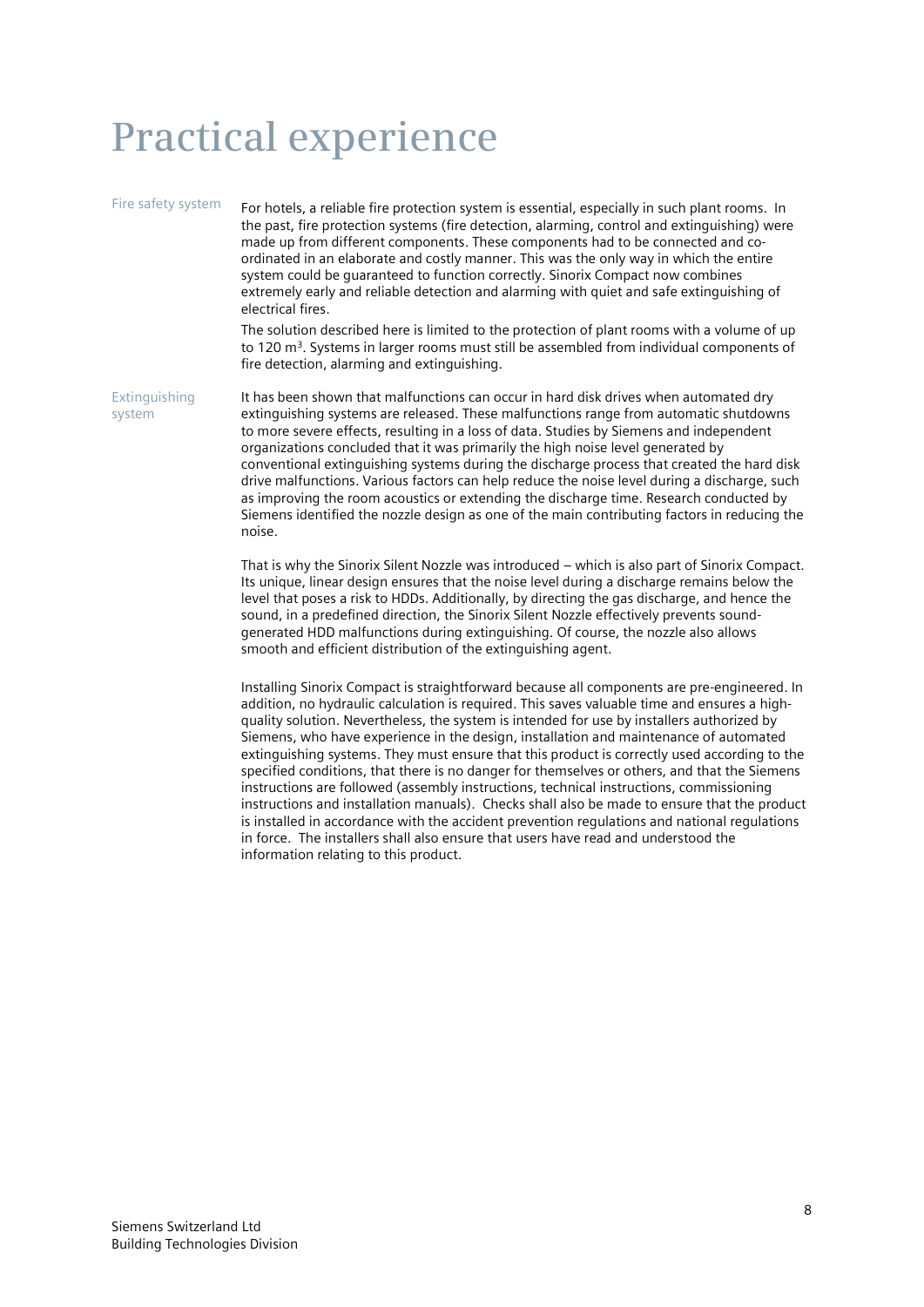### <span id="page-8-0"></span>**Sinorix Compact – easy, unique, all**in-one fire protection with genuine **alarmguarantee**

The unique Sinorix Compact combines fast and reliable detection with quiet and safe extinguishing as well as easy and efficient control in one compact package. It is the perfect choice for protecting small enclosures that contain electronic and electrical equipment. The unique and optimized design of this all-in-one fire protection solution makes it fast and easy to install, commission and maintain. Furthermore, the clean chemical extinguishing agent that is uses, is ideal for the protection of delicate electronics because it is non-corrosive and non-conductive and is safe for both people and the environment.

And because all the devices come from a single source – Siemens – you get 160 years of experience and expertise in fire protection in one compact cabinet.

Find out more about Sinorix Compact [here.](https://www.buildingtechnologies.siemens.com/bt/global/en/firesafety/extinguishing/pages/sinorix-compact.aspx?HTTPS=REDIR)

### <span id="page-8-1"></span>**Everything you need for comprehensive fire protection**

Incorporated in a concept tailored to your customers' requirements, Siemens and its Solution Partner network provide:

- Early and reliable fire protection solutions, offering a Genuine Alarm Guarantee
- Fully forwards and backwards compatible systems, to ensure any system provided is equipped to integrate the latest technology Siemens has to offer
- Clear and fast alarming and evacuation processes

All these aspects are at the core of comprehensive fire protection. Only when these are fulfilled can you be assured that people in your buildings are safe and assets and business operations are protected.

In order to offer your customers peace of mind, Siemens and its Solution Partner network have a variety of service and solution offerings that can be tailored to an individual client's needs. To find out more about this, please visit our Web site a[t www.siemens.com/firesafety-markets](http://www.siemens.com/firesafety-markets) or contact your local Siemens organization through [the](http://www.buildingtechnologies.siemens.com/bt/global/en/firesafety/Pages/fire-safety.aspx?HTTPS=REDIR&opentbb=1)  [online contact form.](http://www.buildingtechnologies.siemens.com/bt/global/en/firesafety/Pages/fire-safety.aspx?HTTPS=REDIR&opentbb=1)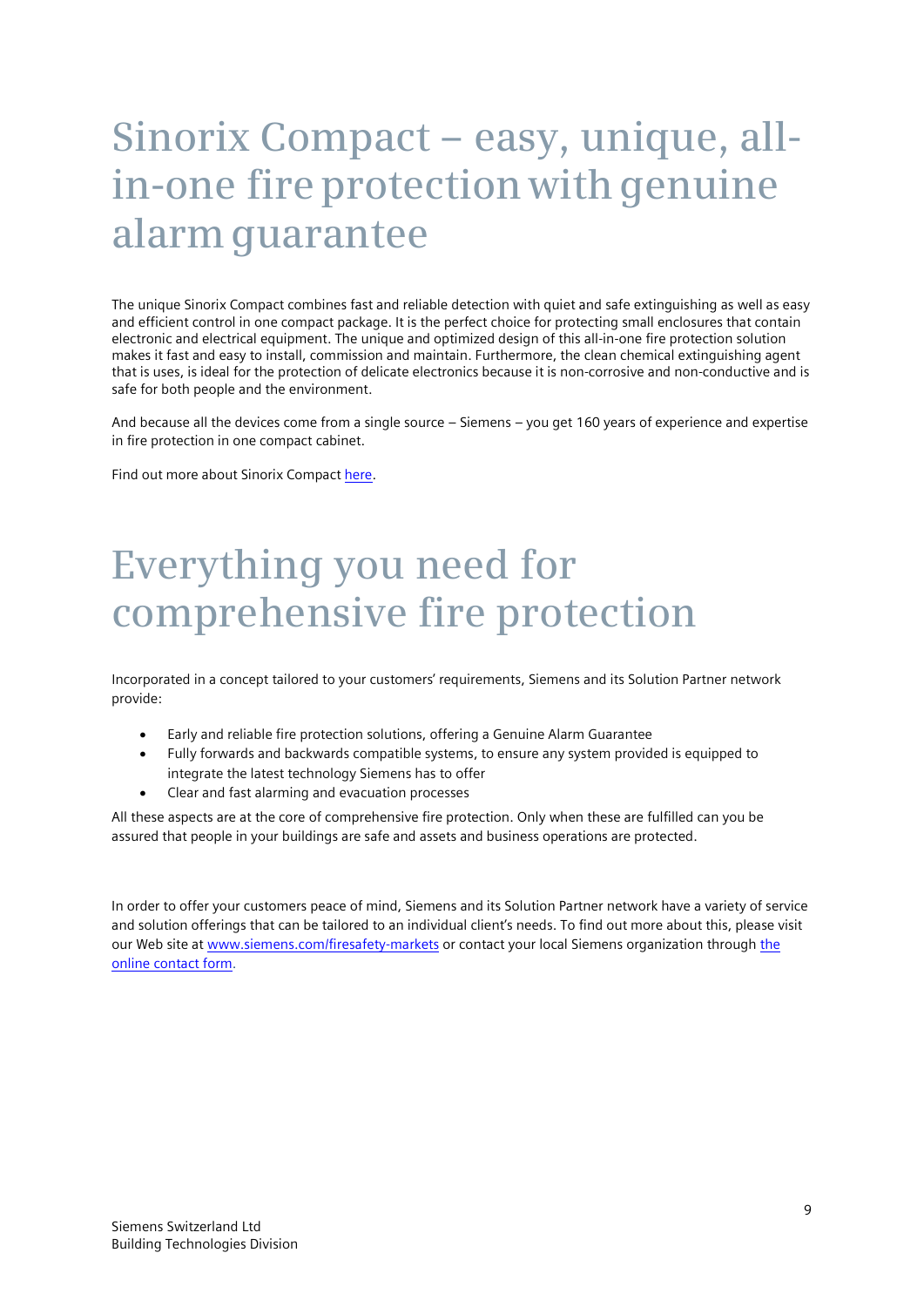### <span id="page-9-0"></span>**Advantage Engineering – share the experience**

With our dedicated program for consulting engineers, you can benefit from our extensive application know-how and complete portfolio.

With Siemens, you can offer your customers comprehensive fire safety for any application and environmental condition. Your customers will appreciate this as it enables them to reliably protect people, assets and business processes from fire.

Backed by more than 160 years of experience in the field, our offerings for early detection, reliable alarming, orderly evacuation and safe extinguishing are based on innovative and unique technologies. They provide you with convincing arguments like maximized life safety or environmental friendliness, and open the door to strong, long-term customer relationships. And with Siemens, you gain a reliable partner at your side and benefit from our smart tools, in-depth trainings and personal support – wherever you are, wherever you go. For more information please visi[t www.siemens.com/advantage-engineering.](http://www.siemens.com/advantage-engineering)